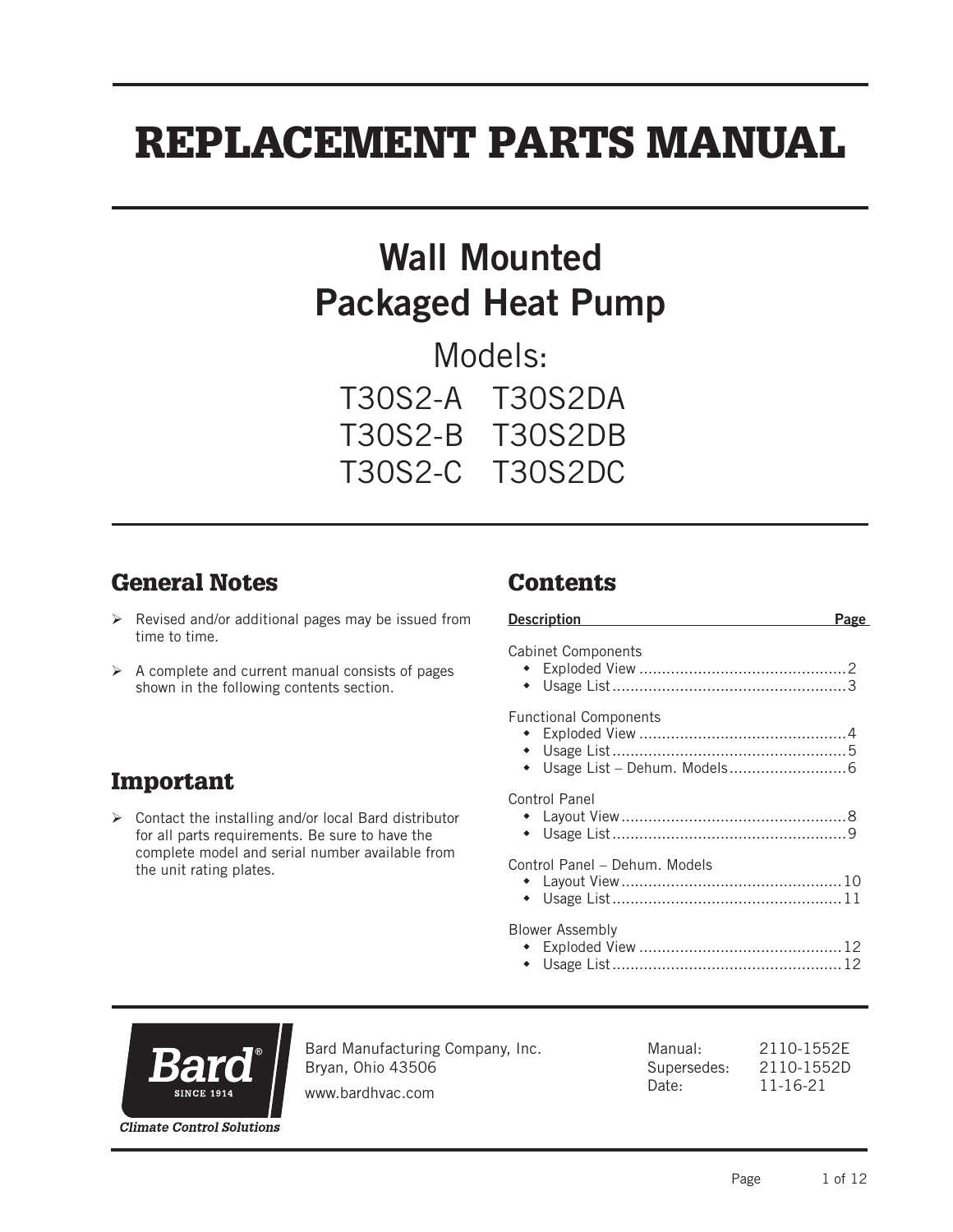

SEXP-514 A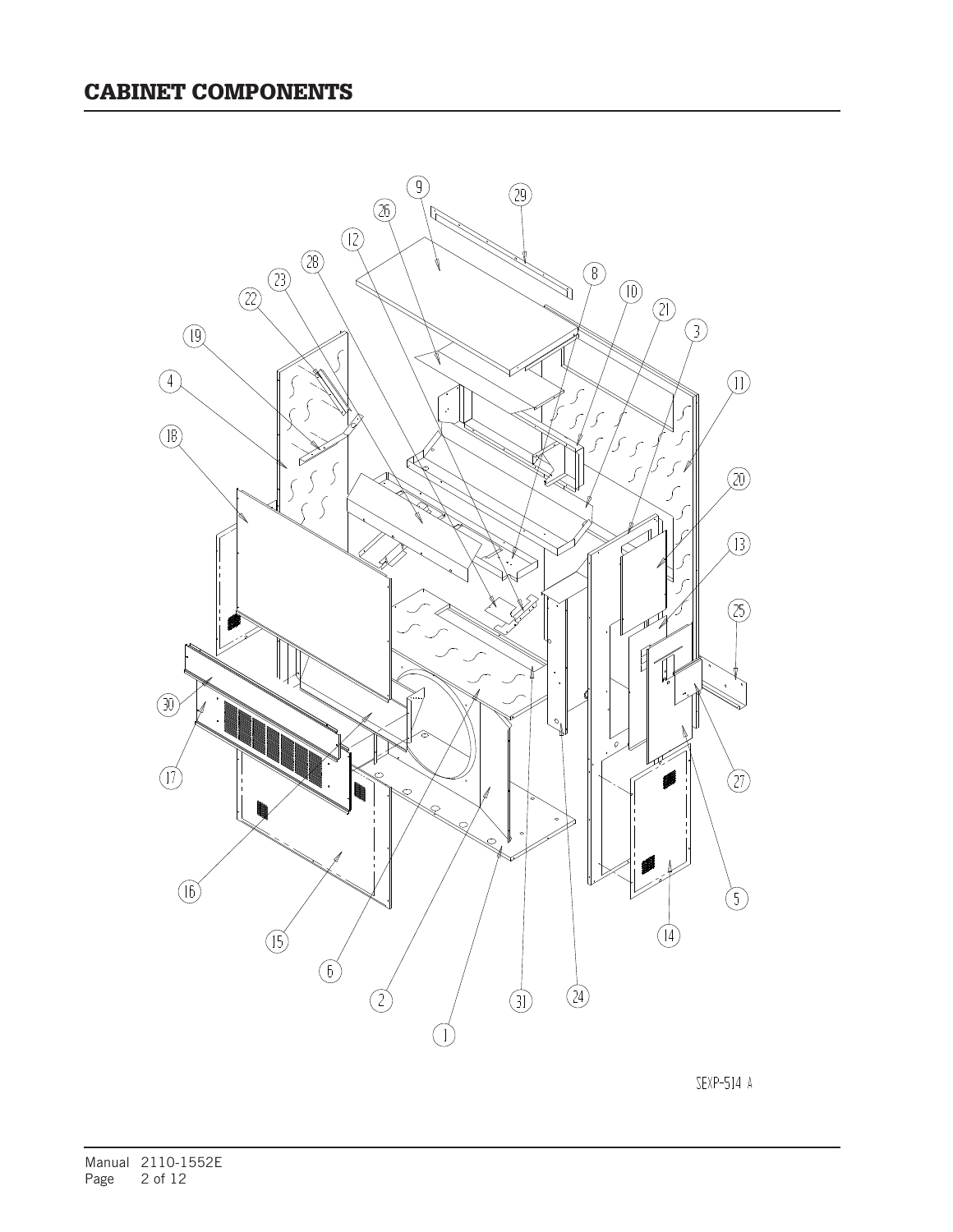#### CABINET COMPONENTS

|                |                                                     |                                                                                                                                                                  | ؋                   |                         | BQ             |                     |
|----------------|-----------------------------------------------------|------------------------------------------------------------------------------------------------------------------------------------------------------------------|---------------------|-------------------------|----------------|---------------------|
| Dwg. No.       | <b>Part Number</b>                                  | <b>Description</b>                                                                                                                                               | T30S2-A,            | T30S2-C                 | T30S2DA,       | $\times$ T30S2DC    |
| 1              | S127-199                                            | Lower Base                                                                                                                                                       | Χ                   | $\overline{\mathsf{x}}$ | χ              |                     |
| $\overline{c}$ | 125-022                                             | Fan Shroud                                                                                                                                                       | Χ                   | Χ                       | Χ              | X                   |
| 2              | 125-057 3                                           | Fan Shroud                                                                                                                                                       | Χ                   | χ                       | Χ              | Χ                   |
| 3              | \$500-228-* 0                                       | Right Side                                                                                                                                                       | X                   | Χ                       | X              | Χ                   |
| 3              | S500-441-* 2                                        | <b>Right Side</b>                                                                                                                                                | Χ                   | Χ                       | Χ              | Χ                   |
| 3<br>3         | S500-527-* 3<br>S500-954-* 4                        | <b>Right Side</b><br><b>Right Side</b>                                                                                                                           | X<br>Χ              | Χ<br>Χ                  | X<br>Χ         | Χ<br>Χ              |
| 4              | \$500-229-* <sup>0</sup>                            | Left Side                                                                                                                                                        | Χ                   | Χ                       | Χ              | χ                   |
| 4              | S500-442-* 2                                        | Left Side                                                                                                                                                        | Χ                   | Χ                       | Χ              | Χ                   |
| 4              | S500-528-* 3                                        | Left Side                                                                                                                                                        | Χ                   | Χ                       | Χ              | Χ                   |
| 4              | S500-953-* 4                                        | Left Side                                                                                                                                                        | Χ                   | Χ                       | X              | Χ                   |
| 5              | \$533-109-* <sup>0</sup>                            | Control Panel Cover (Outer)                                                                                                                                      | Χ                   | χ                       | χ              | X                   |
| 5<br>5         | S533-182-* 2                                        | Control Panel Cover (Outer)                                                                                                                                      | Χ<br>Χ              | Χ                       | Χ<br>Χ         | Χ                   |
| 6              | S533-197-* 3<br>S521X384                            | Control Panel Cover (Outer)<br><b>Condenser Partition</b>                                                                                                        | χ                   | Χ<br>X                  | χ              | Χ<br>X              |
| 6              | S521X531 4                                          | <b>Condenser Partition</b>                                                                                                                                       | Χ                   | Χ                       | Χ              | X                   |
| 8              | 121X182                                             | <b>Blower Partition</b>                                                                                                                                          | X                   | Χ                       | Χ              | Χ                   |
| 9              | \$506-277-* <sup>0</sup>                            | Top                                                                                                                                                              | X                   | Χ                       | X              | Χ                   |
| 9              | S506-245-* 2                                        | Top                                                                                                                                                              | Χ                   | Χ                       | Χ              | Χ                   |
| 9              | S506-275-* 3                                        | Top                                                                                                                                                              | χ                   | Χ                       | X              | X                   |
| 9              | $$506-365-*$ $@$                                    | Top                                                                                                                                                              | Χ                   | Χ                       | Χ              | Χ                   |
| 10             | S111X030                                            | Outlet Air Frame Assembly                                                                                                                                        | Χ                   | χ                       | Χ              | Χ                   |
| 11             | S508-088                                            | Back                                                                                                                                                             | X                   | Χ                       | X              | X                   |
| 11             | S508-185<br>$^{\circledR}$                          | <b>Back</b>                                                                                                                                                      | Χ                   | Χ                       | Χ              | Χ                   |
| 11<br>11       | S508-222<br>$^{\circ}$<br>⊕                         | Back                                                                                                                                                             | Χ<br>Χ              | Χ                       | Χ<br>Χ         | X                   |
| 12             | S508-357<br>113X195                                 | Back                                                                                                                                                             | $\overline{c}$      | χ<br>2                  | $\overline{c}$ | Χ<br>$\overline{c}$ |
| 13             | S132-104                                            | Filter Bracket<br>Control Panel Cover (Inner)                                                                                                                    | X                   |                         | X              |                     |
| 13             | S132-345                                            | Control Panel Cover (Inner)                                                                                                                                      |                     | Χ                       |                | Χ                   |
| 14             | 118-056-* <sup>0</sup>                              | Side Grille                                                                                                                                                      | $\overline{c}$      | $\overline{c}$          | $\overline{c}$ | $\overline{c}$      |
| 14             | 118-060-* 2                                         | Side Grille                                                                                                                                                      | $\overline{c}$      | 2                       | 2              | 2                   |
| 14             | $118-067-*$ 3                                       | Side Grille                                                                                                                                                      | 2                   | 2                       | $\overline{c}$ | 2                   |
| 15             | 118-059-* <sup>0</sup>                              | Condenser Grille                                                                                                                                                 | X                   | Χ                       | X              | Χ                   |
| 15             | 118-061-* 2                                         | Condenser Grille                                                                                                                                                 | Χ                   | Χ                       | Χ              | Χ                   |
| 15             | 118-066-* 3                                         | Condenser Grille                                                                                                                                                 | Χ                   | Χ                       | Χ              | Χ                   |
| 16             | BFAD-3                                              | Fresh Air Damper Assembly                                                                                                                                        | Χ                   | Χ                       | Χ              | Χ                   |
| 17             | \$552-444-* <sup>0</sup>                            | Service Door                                                                                                                                                     | Χ                   | Χ                       | X              | Χ                   |
| 17             | S552-446-* 2                                        | Service Door                                                                                                                                                     | Χ                   | Χ                       | Χ              | Χ                   |
| 17<br>18       | S552-458-* <sup>3</sup><br>\$514-160-* <sup>0</sup> | Service Door                                                                                                                                                     | Χ<br>χ              | Χ<br>X                  | Χ<br>χ         | Χ<br>χ              |
| 18             | S514-161-* 2                                        | <b>Upper Front</b><br><b>Upper Front</b>                                                                                                                         | X                   | X                       | X              | X                   |
| 18             | S514-166-* 3                                        | Upper Front                                                                                                                                                      | Χ                   | Χ                       | Χ              | Χ                   |
| 18             | S514-314-* 4                                        | Upper Front                                                                                                                                                      | Χ                   | Χ                       | Χ              | Χ                   |
| 19             | 105X850                                             | Left Side Support                                                                                                                                                | X                   | Χ                       | X              | χ                   |
| 20             | \$143-034-* <sup>0</sup>                            | Right Side Cover Plate (Outer)                                                                                                                                   | Χ                   | Χ                       | Χ              | χ                   |
| 20             | $$143-103-*$ 2                                      | Right Side Cover Plate (Outer)                                                                                                                                   | Χ                   | Χ                       | X              | Χ                   |
| 20             | $$143-127$ -* $@$                                   | Right Side Cover Plate (Outer)                                                                                                                                   | х                   | X                       | х              | Х                   |
| 21             | S123-127                                            | Drain Pan                                                                                                                                                        | Χ                   | χ                       | χ              | Χ                   |
| 22             | 147-044                                             | Left Evaporator Support                                                                                                                                          | Χ                   | Χ                       | Χ              | Χ                   |
| 23             | 135-124                                             | Air Baffle Shield                                                                                                                                                | Χ                   | $\overline{\mathsf{X}}$ | X              | X                   |
| 24             | Control Panel Assembly                              | See Control Panel Assembly Drawing and                                                                                                                           | X                   | X                       | X              | X                   |
|                | 113-140                                             | Parts List Assembly<br><b>Bottom Mounting Bracket</b>                                                                                                            |                     |                         |                |                     |
| 25<br>26       | 135X123                                             | <b>Heat Shield</b>                                                                                                                                               | Χ<br>Χ              | χ<br>Χ                  | χ<br>Χ         | Χ<br>χ              |
| 27             | \$153-218-* 0                                       | Disconnect Access Door                                                                                                                                           | χ                   | Χ                       | Χ              | Χ                   |
| 27             | S153-387-* 2                                        | Disconnect Access Door                                                                                                                                           | Χ                   | Χ                       | Χ              | X                   |
| 27             | $$153-405-*$ 3                                      | Disconnect Access Door                                                                                                                                           | χ                   | Χ                       | Χ              | Χ                   |
| 28             | 137-259                                             | Fill Plate                                                                                                                                                       | Χ                   | $\overline{\chi}$       | Χ              | Χ                   |
| 29             | 113-149-* <sup>0</sup>                              | Top Rain Flashing                                                                                                                                                | Χ                   | X                       | X              | X                   |
| 29             | 113-360-* 3                                         | Top Rain Flashing                                                                                                                                                | Χ                   | Χ                       | Χ              | Χ                   |
| 30             | \$552-444-* <sup>0</sup>                            | Filter Door Assembly                                                                                                                                             | Χ                   | Χ                       | χ              | χ                   |
| 30             | S552-447-* 2                                        | Filter Door Assembly                                                                                                                                             | Χ                   | χ                       | Χ              | Χ                   |
| 30             | S553-459-* 3                                        | Filter Door Assembly                                                                                                                                             | Χ                   | Χ                       | Χ              | Χ                   |
| 30             | $$552-658-*$ $@$                                    | Filter Door Assembly                                                                                                                                             | Χ                   | χ                       | Χ              | Χ                   |
| 31             | S536-498                                            | Condenser Part. Blank-Off Plate                                                                                                                                  | χ                   | χ                       | Χ              | Χ                   |
| 31             | S536-802-* 4                                        | Condenser Part. Blank-Off Plate                                                                                                                                  | Χ                   | Χ                       | Χ              | Χ                   |
| <b>NS</b>      | 141-357                                             | <b>Compressor Mounting Plate</b>                                                                                                                                 | X                   | χ                       | χ              | χ                   |
|                |                                                     | 10 Exterior cabinet parts are manufactured with various paint color options. To ensure the proper paint color is received, please reference the following codes: |                     |                         |                |                     |
|                |                                                     |                                                                                                                                                                  |                     |                         |                |                     |
| Desert Brown   | White<br>-Х<br>$-5$                                 | $-1$<br>Dark Bronze<br>-8                                                                                                                                        | <b>Buckeye Gray</b> | $-4$                    |                |                     |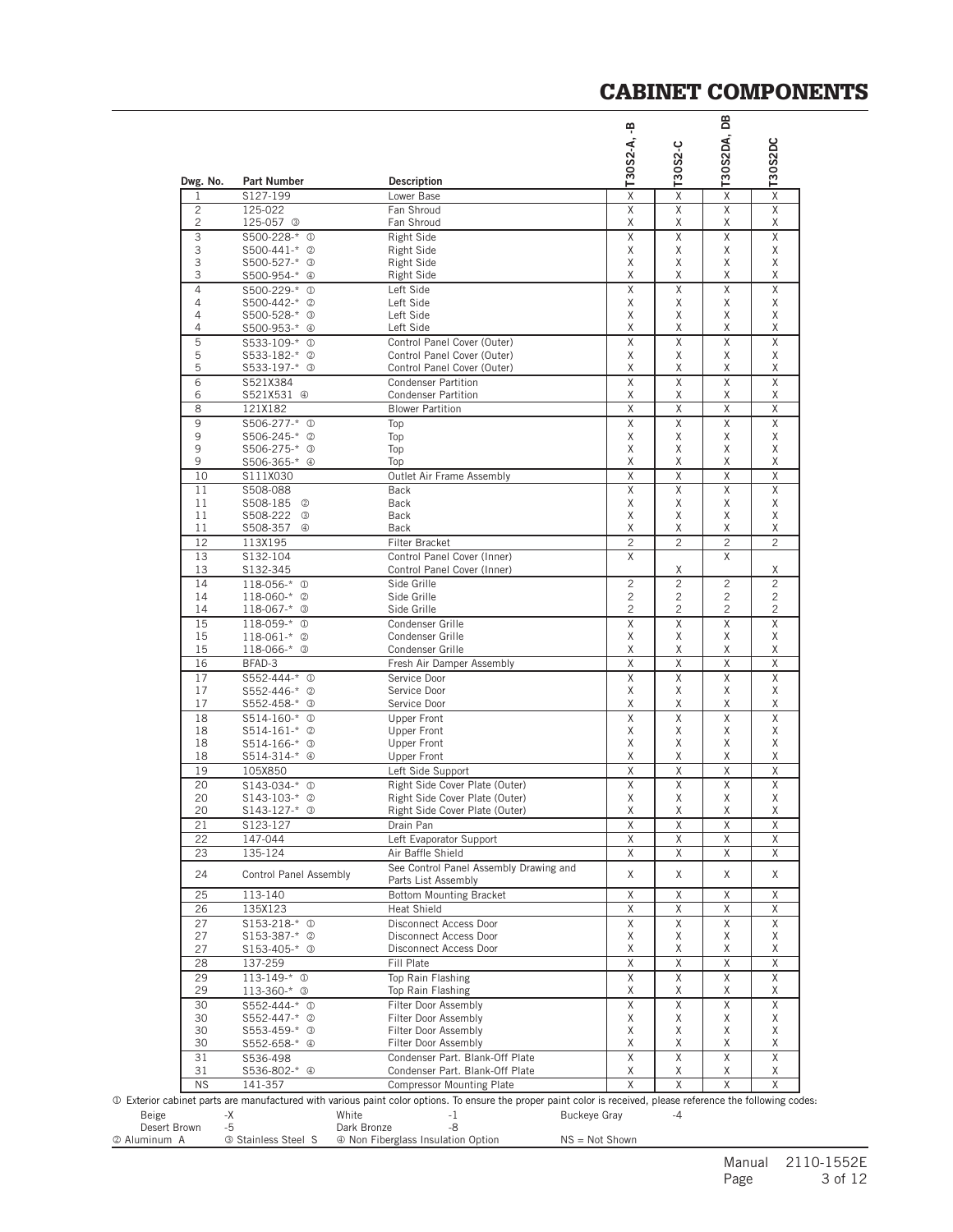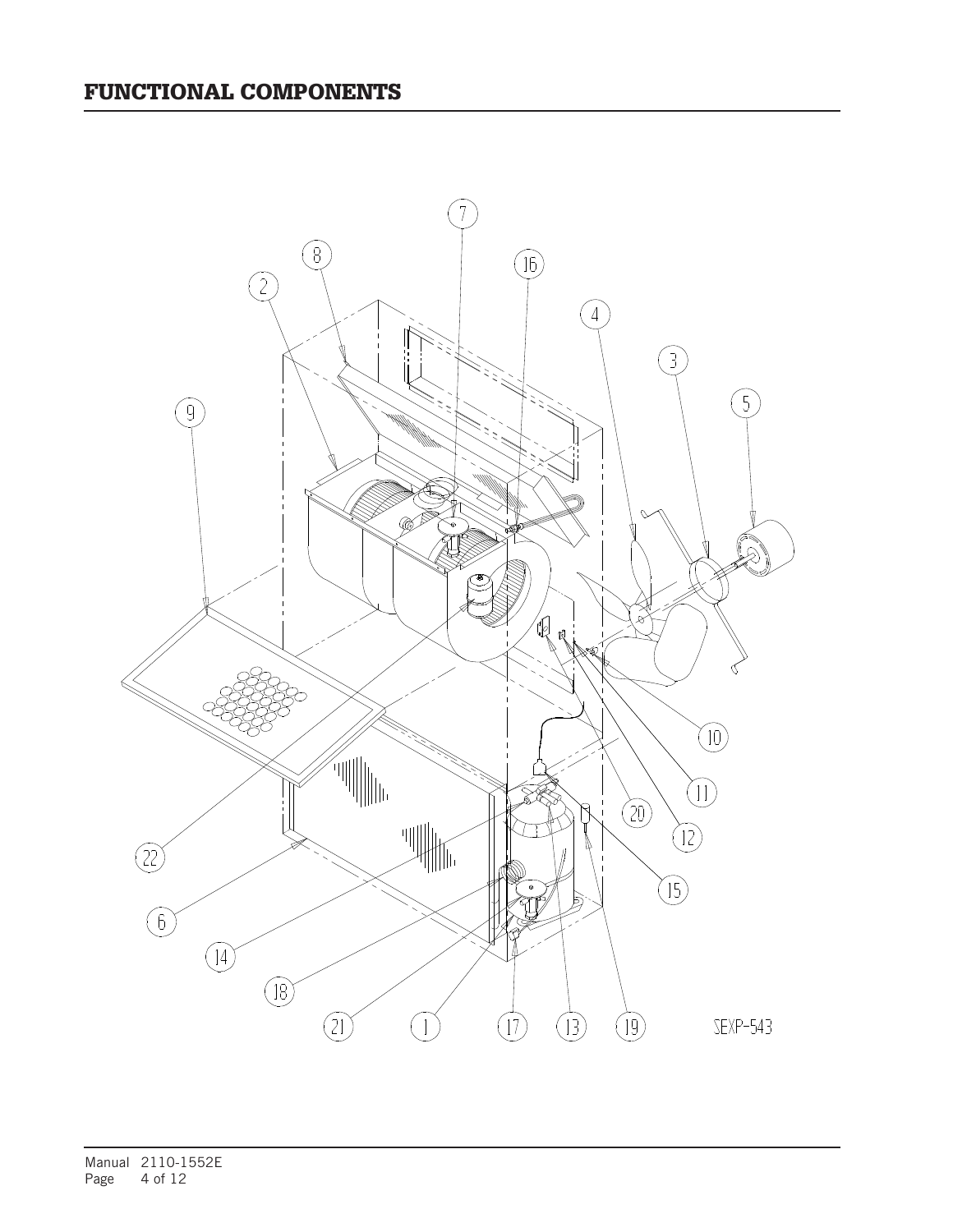| Dwg.<br>No.    | <b>Part Number</b>     | <b>Description</b>                           | T30S2-A | $30$ S2-B | T30S2-C |
|----------------|------------------------|----------------------------------------------|---------|-----------|---------|
| 1              | 8000-388               | Compressor                                   | X       |           |         |
| 1<br>1         | 8000-389<br>8000-390   | Compressor<br>Compressor                     |         | X         | X       |
| $\overline{c}$ | S900-316-003           | <b>Blower Assembly</b>                       | X       | X         | X       |
| 3              | 8200-001               | Fan Motor Mount                              | X       | χ         | X       |
| 4              | 5151-045               | Fan Blade                                    | X       | χ         | X       |
| 5              | 8105-074               | Condenser Motor                              | Χ       | Χ         | X       |
| 6              |                        |                                              | Χ       | Χ         | X       |
| 7              | 5051-112BX<br>5651-231 | Condenser Coil                               | Χ       | Χ         | X       |
|                | 5060-163BX             | <b>Cooling TXV</b>                           | X       | Χ         | X       |
| 8<br>9         | 7004-019               | Evaporator Coil<br>Air Filter 1" Throw-Away  |         | χ         | X       |
| 9              | 7004-062               | Air Filter 2" Pleated MERV 13 1              | Χ<br>Χ  | Χ         | Χ       |
| 9              | 7004-048               | Air Filter 2" Pleated MERV 11 ①              | Χ       | Χ         | Χ       |
| 9              | 7004-026               | Air Filter 2" Pleated MERV 8<br>$\mathbb{D}$ | Χ       | Χ         | X       |
| 10             | 1171-022               | 1/4" Turn Fastener                           | Χ       | Χ         | Χ       |
| 11             | 1171-024               | 1/4" Turn Retainer                           | Χ       | Χ         | Χ       |
| 12             | 1171-023               | 1/4" Receptacle                              | Χ       | Χ         | Χ       |
| 13             | 5650-039               | Reversing Valve with 24V Solenoid Coil       | Χ       | Χ         | Χ       |
| 14             | 5650-042               | Rev. Valve Solenoid, Red Casing (Ranco)      | Χ       | χ         | Χ       |
| 14             | 5650-046               | Rev. Valve Solenoid, Black Casing (San Hua)  | X       | Χ         | X       |
| 15             | 5650-037               | Molded Plug 36" Lead                         | Χ       | Χ         | X       |
| 16             | 800-0392               | Cooling Distributor Assembly w/Orifice       | X       | Χ         | Χ       |
| 17             | 8620-224               | Defrost Sensor                               | Χ       | Χ         | X       |
| 18             | 800-0403               | <b>Heating Distributor</b>                   | Χ       | Χ         | χ       |
| 19             | 1804-0462              | High Pressure Switch (Flare) 1               | Χ       | Χ         | χ       |
| 21             | 5651-177               | <b>Heating TXV</b>                           | Χ       | Χ         | χ       |
| 22             | 5201-009               | Filter Drier (Bi-Direct)                     | Χ       | Χ         | X       |
| <b>NS</b>      | S1804-0107             | Low Pressure Switch (Flare) 1                | Χ       | Χ         | Χ       |
| <b>NS</b>      | <b>CMH-20</b>          | Low Ambient Control (Flare)<br>$\circled{1}$ | X       | χ         |         |
| ΝS             | $CMH-21$               | Low Ambient Control (Flare)<br>$\circled{1}$ |         |           | X       |
| <b>NS</b>      | 3000-1276              | Molded Compressor Plug                       | Χ       |           |         |
| <b>NS</b>      | 3000-1223              | Molded Compressor Plug Low Voltage           | Χ       | χ         | Χ       |
| <b>NS</b>      | 8002-012               | Sound Cover                                  | X       | Χ         | X       |
| <b>NS</b>      | 6031-009               | Coremax Valve Core                           | X       | χ         | X       |
| <b>NS</b>      | 8407-058               | Stepdown Transformer 480V/240V 1.0KVA        |         |           | X       |

NS – Not Shown

– Optional

Manual 2110-1552E Page 5 of 12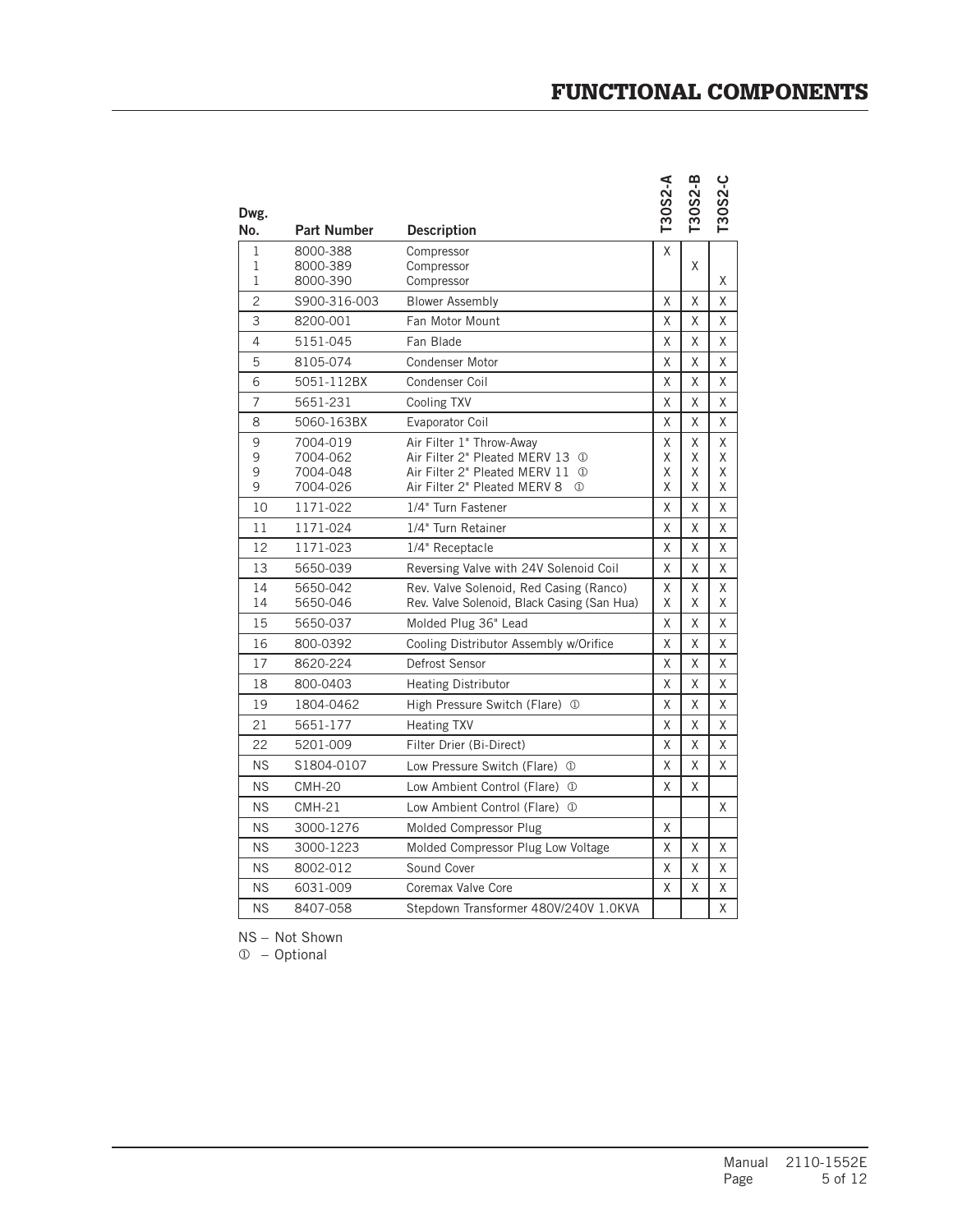### FUNCTIONAL COMPONENTS – DEHUM. MODELS

| Dwg.<br>No.    | <b>Part Number</b>               | <b>Description</b>                                                                                               | T30S2DA        | <b>T30S2DB</b> | T30S2DC     |
|----------------|----------------------------------|------------------------------------------------------------------------------------------------------------------|----------------|----------------|-------------|
| 1<br>1<br>1    | 8000-388<br>8000-389<br>8000-390 | Compressor<br>Compressor<br>Compressor                                                                           | X              | Χ              | Χ           |
| $\overline{c}$ | S900-316-003                     | <b>Blower Assembly</b>                                                                                           | X              | Χ              | Χ           |
| 3              | 8200-001                         | Fan Motor Mount                                                                                                  | X              | Χ              | Χ           |
| 4              | 5151-045                         | Fan Blade                                                                                                        | X              | Χ              | Χ           |
| 5              | 8105-074                         | <b>Condenser Motor</b>                                                                                           | X              | Χ              | X           |
| 6              | 5051-112BX                       | Condenser Coil                                                                                                   | X              | Χ              | Χ           |
| 7              | 5651-177                         | Cooling TXV                                                                                                      | X              | Χ              | Χ           |
| 8              | 917-0184BX                       | Evaporator Coil Assembly                                                                                         | X              | X              | Χ           |
| 9<br>9<br>9    | 7004-019<br>7004-048<br>7004-026 | Air Filter 1" Throw-Awav<br>Air Filter 2" Pleated MERV 11 1<br>Air Filter 2" Pleated MERV 8<br>$\textcircled{1}$ | X<br>X<br>X    | Χ<br>Χ<br>X    | χ<br>Χ<br>Χ |
| 10             | 1171-022                         | 1/4" Turn Fastener                                                                                               | X              | X              | X           |
| 11             | 1171-024                         | 1/4" Turn Retainer                                                                                               | χ              | Χ              | χ           |
| 12             | 1171-023                         | 1/4" Receptacle                                                                                                  | χ              | Χ              | Χ           |
| 13             | 5650-039                         | Reversing Valve with 24V Solenoid Coil                                                                           | X              | Χ              | Χ           |
| 14<br>14       | 5650-042<br>5650-046             | Rev. Valve Solenoid, Red Casing (Ranco)<br>Rev. Valve Solenoid, Black Casing (San Hua)                           | X<br>X         | Χ<br>Χ         | Χ<br>Χ      |
| 15             | 5650-037                         | Molded Plug 36" Lead                                                                                             | $\overline{2}$ | 2              | 2           |
| 16             | 800-0392                         | Cooling Distributor                                                                                              | X              | X              | Χ           |
| 17             | 8620-224                         | Defrost Sensor                                                                                                   | X              | Χ              | Χ           |
| 18             | 800-0403                         | <b>Heating Distributor</b>                                                                                       | X              | Χ              | Χ           |
| 19             | 1804-0462                        | High Pressure Switch (Flare) 1                                                                                   | X              | Χ              | X           |
| 21             | 5651-177                         | <b>Heating TXV</b>                                                                                               | X              | Χ              | Χ           |
| 22             | 5201-009                         | Filter Drier (Bi-Direct)                                                                                         | X              | X              | Χ           |
| <b>NS</b>      | S1804-0107                       | Low Pressure Switch (Flare) 1                                                                                    | X              | Χ              | Χ           |
| <b>NS</b>      | 8408-038                         | <b>Freeze Stat</b>                                                                                               | X              | X              | Χ           |
| <b>NS</b>      | <b>CMH-20</b>                    | Low Ambient Control (Flare)<br>$\mathcal{D}$                                                                     | X              | Χ              |             |
| <b>NS</b>      | $CMH-21$                         | Low Ambient Control (Flare)<br>$\circled{1}$                                                                     |                |                | Χ           |
| <b>NS</b>      | 3000-1244                        | Molded Compressor Plug                                                                                           |                | Χ              | Χ           |
| <b>NS</b>      | 3000-1276                        | Molded Compressor Plug                                                                                           | X              |                |             |
| <b>NS</b>      | 5625-117                         | Flow Control (Orifice)                                                                                           | X              | Χ              | Χ           |
| <b>NS</b>      | 5650-045                         | 3-Way Valve with 24V Solenoid Coil                                                                               | X              | Χ              | Χ           |
| <b>NS</b>      | 3000-1223                        | Molded Compressor Plug Low Voltage                                                                               | X              | Χ              | Χ           |
| <b>NS</b>      | 8002-012                         | Sound Cover                                                                                                      | X              | X              | Χ           |
| <b>NS</b>      | 6031-009                         | Coremax Valve Core                                                                                               | X              | X              | Χ           |
| <b>NS</b>      | 8407-058                         | Stepdown Transformer 480V/240V 1.0KVA                                                                            |                |                | Χ           |

NS – Not Shown

– Optional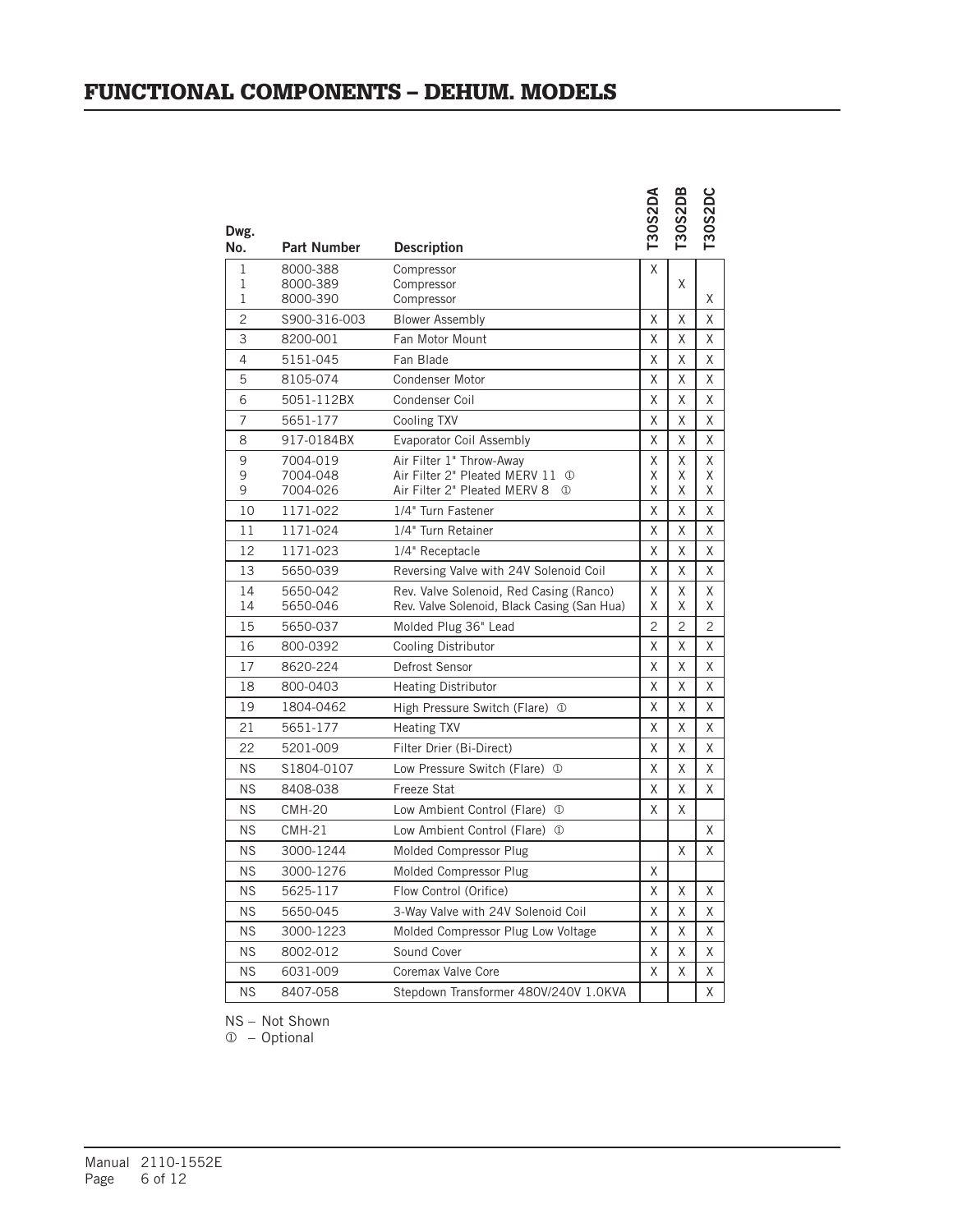*This page intentionally left blank.*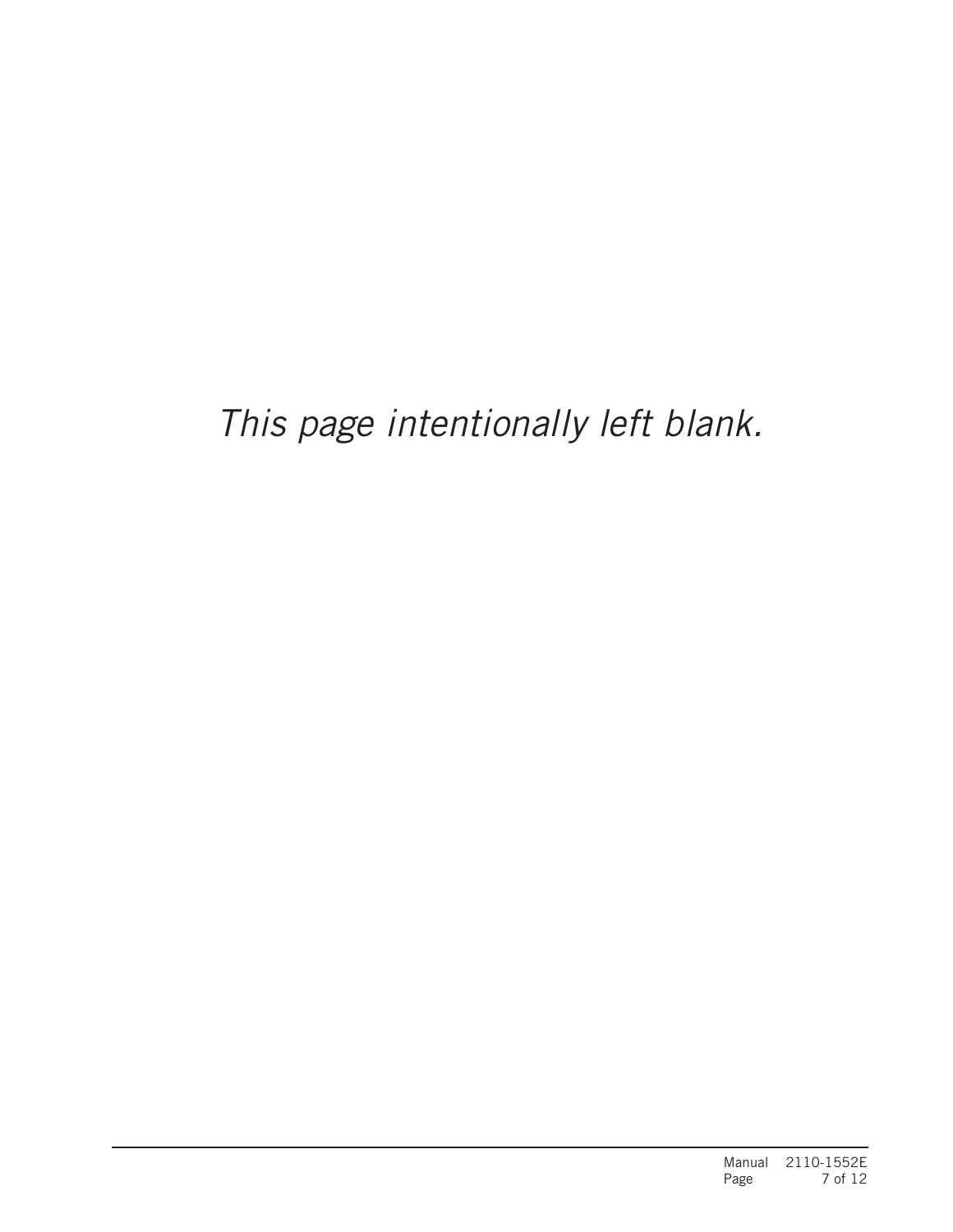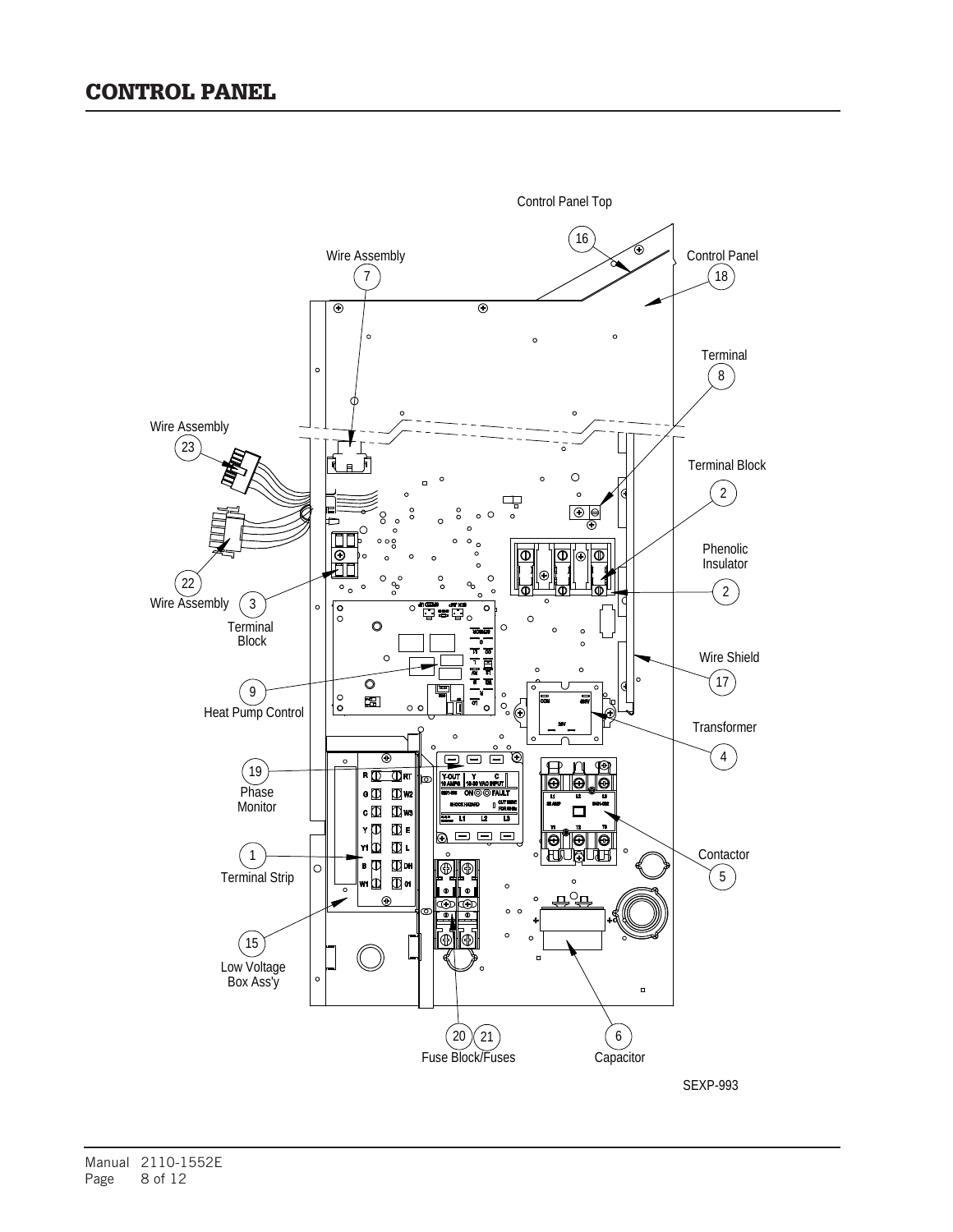| Dwg.<br>No.                                        | <b>Part Number</b>               | <b>Description</b>                                                                                          | 130S2-A | 30S2-B | T30S2-C        |
|----------------------------------------------------|----------------------------------|-------------------------------------------------------------------------------------------------------------|---------|--------|----------------|
| 1                                                  | 8607-031                         | Low Voltage Terminal Strip                                                                                  | Χ       | X      | X              |
| $\overline{c}$<br>$\overline{c}$<br>$\overline{c}$ | 8607-013<br>8607-014<br>8607-015 | Terminal Block 2 Pole<br>Terminal Block 3 Pole<br>Phenolic Insulator                                        | Χ       | Χ      | X<br>X         |
| 3                                                  | 8607-017                         | <b>Terminal Block</b>                                                                                       |         |        | X              |
| 4<br>4                                             | 8407-068<br>8407-042             | Transformer<br>Transformer                                                                                  | Χ       | Χ      | X              |
| 5<br>5                                             | S8401-006<br>S8401-002           | <b>Compressor Contactor</b><br>Compressor Contactor                                                         | X       | Χ      | X              |
| 6                                                  | 8552-035                         | <b>Compressor Capacitor</b>                                                                                 | X       |        |                |
| 7                                                  | 3000-1379                        | 6 Pin Connector                                                                                             | X       | Χ      | χ              |
| 8                                                  | 8611-006                         | <b>Ground Terminal</b>                                                                                      | X       | X      | X              |
| 9                                                  | 8620-223                         | Heat Pump Control Board w/Defrost Sensor                                                                    | Χ       | X      | Χ              |
| 12                                                 | 8201-130                         | Outdoor Fan Relay                                                                                           |         |        | Χ              |
| 15                                                 | 117X138                          | Low Voltage Box                                                                                             | Χ       | Χ      | X              |
| 16                                                 | 117X137                          | Control Panel Top                                                                                           | Χ       | X      | X              |
| 17                                                 | 135-122                          | Wire Shield                                                                                                 | X       | X      | X              |
| 18                                                 | 117X123                          | <b>Control Panel</b>                                                                                        | Χ       | Χ      | Χ              |
| 19                                                 | 8201-126                         | <b>Phase Monitor</b>                                                                                        |         | Χ      | Χ              |
| 20                                                 | 8614-041                         | Fuse Block                                                                                                  |         |        | Χ              |
| 21                                                 | 8614-046                         | Fuse                                                                                                        |         |        | $\overline{c}$ |
| 22                                                 | 3000-1356                        | <b>Blower Power Harness</b>                                                                                 | Χ       | Χ      | χ              |
| 23                                                 | 3000-1378                        | <b>Blower Control Harness</b>                                                                               | X       | X      | X              |
| <b>NS</b>                                          | 8551-004                         | Start Device 1 (PTCR)                                                                                       | X       |        |                |
| <b>NS</b>                                          | 8201-130                         | LAC Bypass Relay<br>$^{\circ}$                                                                              | X       | Χ      | X              |
| <b>NS</b><br><b>NS</b><br><b>NS</b>                | 4096-172<br>4096-272<br>4096-372 | Wiring Diagram<br>Wiring Diagram<br>Wiring Diagram                                                          | X       | Χ      | X              |
| <b>NS</b><br><b>NS</b><br><b>NS</b>                | 8615-038<br>8615-054<br>8615-051 | Circuit Breaker 35A 2 Pole (OZ) 2<br>Circuit Breaker 20A 3 Pole (0Z) 2<br>Circuit Breaker 25A 3 Pole (OZ) 2 | X       | X      | X              |
| <b>NS</b>                                          | S8615-101                        | Rotary Disconnect (OZ) 2                                                                                    |         |        | X              |
| <b>NS</b>                                          | 3000-1252                        | Electric Heat Jumper Plug 3                                                                                 | χ       | χ      | Χ              |

NS = Not shown

Optional on these models.

 Circuit breakers listed are for units without electric heat "0Z" models. See heater replacement parts manual for units with electric heat.

Only on units without electric heat.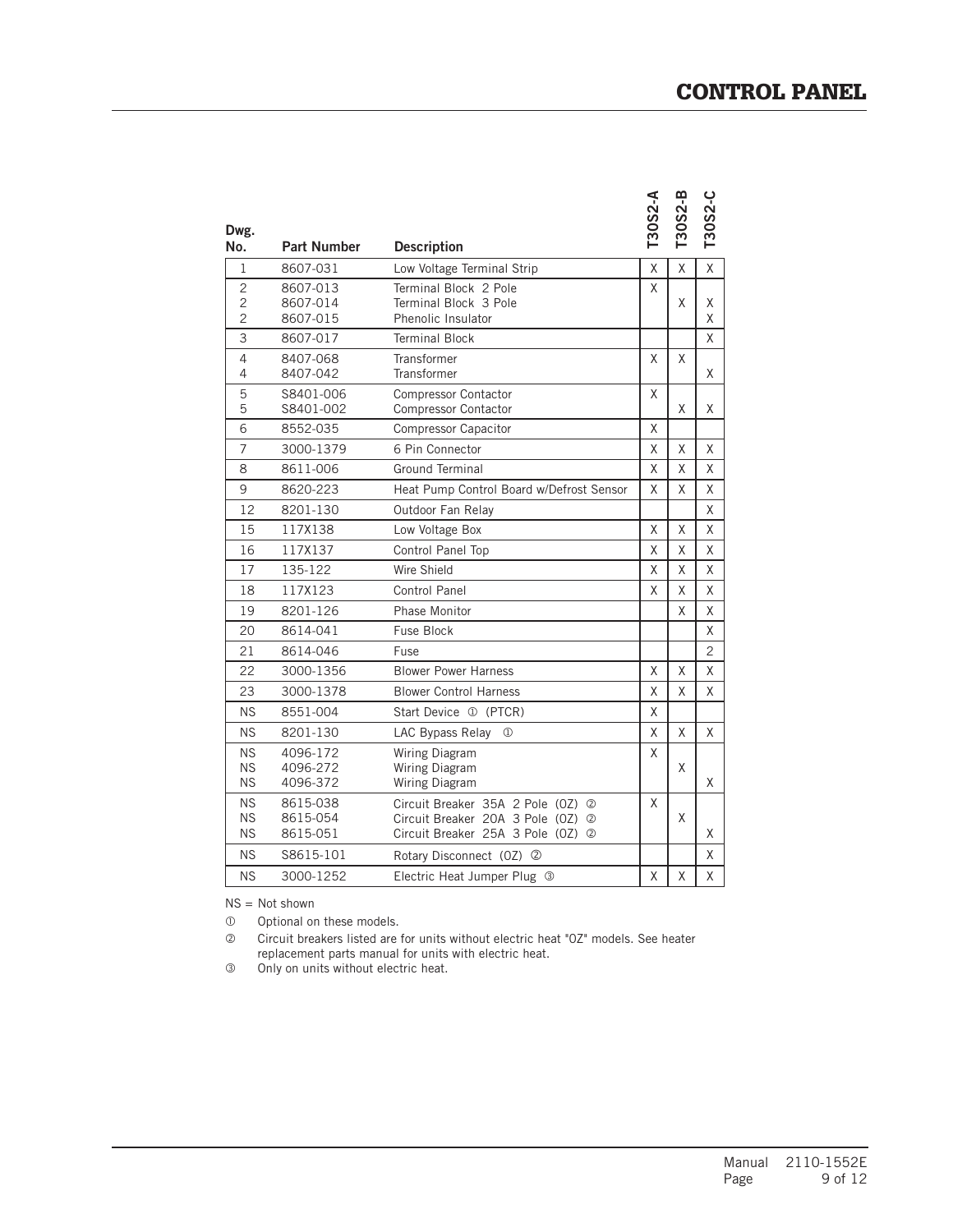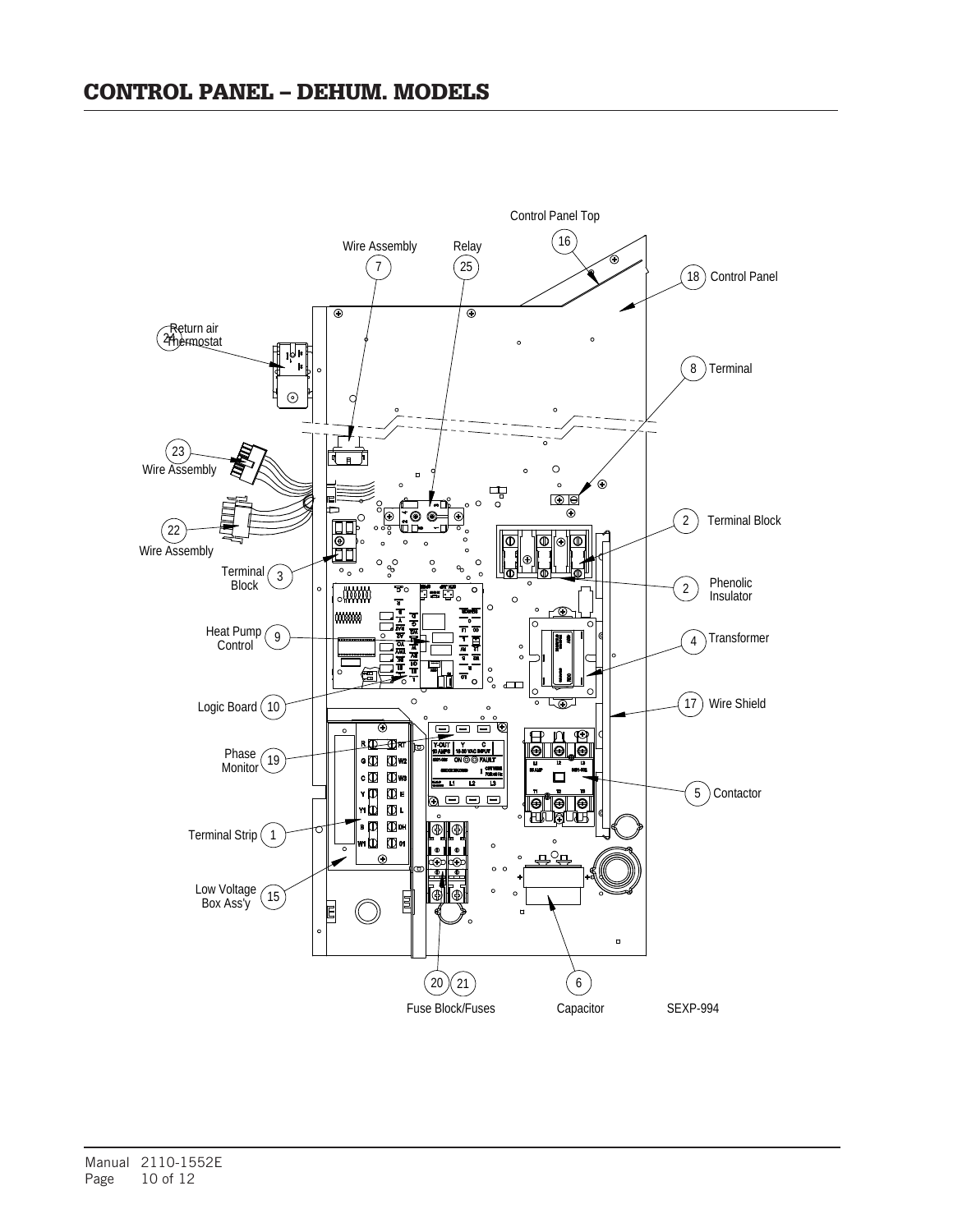| Dwg.<br>No.                                        | <b>Part Number</b>               | <b>Description</b>                                                                                          | T30S2DA | T30S2DB | T30S2DC        |
|----------------------------------------------------|----------------------------------|-------------------------------------------------------------------------------------------------------------|---------|---------|----------------|
| 1                                                  | 8607-031                         | Low Voltage Terminal Strip                                                                                  | X       | X       | X              |
| $\overline{c}$<br>$\overline{c}$<br>$\overline{c}$ | 8607-013<br>8607-014<br>8607-015 | Terminal Block 2 Pole<br>Terminal Block 3 Pole<br>Phenolic Insulator                                        | χ       | χ       | X<br>Χ         |
| 3                                                  | 8607-017                         | <b>Terminal Block</b>                                                                                       | Χ       | Χ       | Χ              |
| 4<br>4                                             | 8407-065<br>8407-050             | Transformer<br>Transformer                                                                                  | X       | X       | X              |
| 5<br>5                                             | S8401-006<br>S8401-002           | <b>Compressor Contactor</b><br><b>Compressor Contactor</b>                                                  | χ       | Χ       | Χ              |
| 6                                                  | 8552-035                         | Compressor Capacitor                                                                                        | Χ       |         |                |
| 7                                                  | 3000-1377                        | 6 Pin Connector                                                                                             | X       | Χ       | X              |
| 8                                                  | 8611-006                         | <b>Ground Terminal</b>                                                                                      | Χ       | Χ       | X              |
| 9                                                  | 8620-223                         | Heat Pump Control Board w/Defrost Sensor                                                                    | X       | X       | X              |
| 10                                                 | 8201-113                         | Dehumidification Logic Board                                                                                | Χ       | Χ       | Χ              |
| 12                                                 | 8201-130                         | Outdoor Fan Relay                                                                                           |         |         | X              |
| 15                                                 | 117X138                          | Low Voltage Box                                                                                             | X       | Χ       | Χ              |
| 16                                                 | 117X137                          | Control Panel Top                                                                                           | Χ       | Χ       | Χ              |
| 17                                                 | 135-122                          | Wire Shield                                                                                                 | X       | Χ       | X              |
| 18                                                 | 117X123                          | Control Panel                                                                                               | X       | Χ       | Χ              |
| 19                                                 | 8201-126                         | <b>Phase Monitor</b>                                                                                        |         | Χ       | Χ              |
| 20                                                 | 8614-041                         | Fuse Block                                                                                                  |         |         | Χ              |
| 21                                                 | 8614-046                         | Fuse                                                                                                        |         |         | $\overline{c}$ |
| 22                                                 | 3000-1356                        | <b>Blower Power Harness</b>                                                                                 | Χ       | Χ       | X              |
| 23                                                 | 3000-1378                        | <b>Blower Control Harness</b>                                                                               | X       | χ       | X              |
| 24                                                 | 8408-037                         | Return Air Thermostat                                                                                       | χ       | Χ       | Χ              |
| 25                                                 | 8201-062                         | Relay                                                                                                       | χ       | Χ       | Χ              |
| <b>NS</b>                                          | 8551-004                         | Start Device 1 (PTCR)                                                                                       | Χ       |         |                |
| <b>NS</b>                                          | 4096-173                         | Wiring Diagram                                                                                              | X       |         |                |
| <b>NS</b><br>ΝS                                    | 4096-273<br>4096-373             | Wiring Diagram<br>Wiring Diagram                                                                            |         | χ       | X              |
| ΝS<br>ΝS<br><b>NS</b>                              | 8615-038<br>8615-054<br>8615-051 | Circuit Breaker 35A 2 Pole (OZ) 2<br>Circuit Breaker 20A 3 Pole (OZ) 2<br>Circuit Breaker 25A 3 Pole (0Z) 2 | X       | Χ       | X              |
| <b>NS</b>                                          | S8615-101                        | Rotary Disconnect (OZ) 2                                                                                    |         |         | X              |
| <b>NS</b>                                          | 3000-1252                        | Electric Heat Jumper Plug 3                                                                                 | χ       | X       | X              |

NS = Not shown

Optional on these models.

 Circuit breakers listed are for units without electric heat "0Z" models. See heater replacement parts manual for units with electric heat.

Only on units without electric heat.